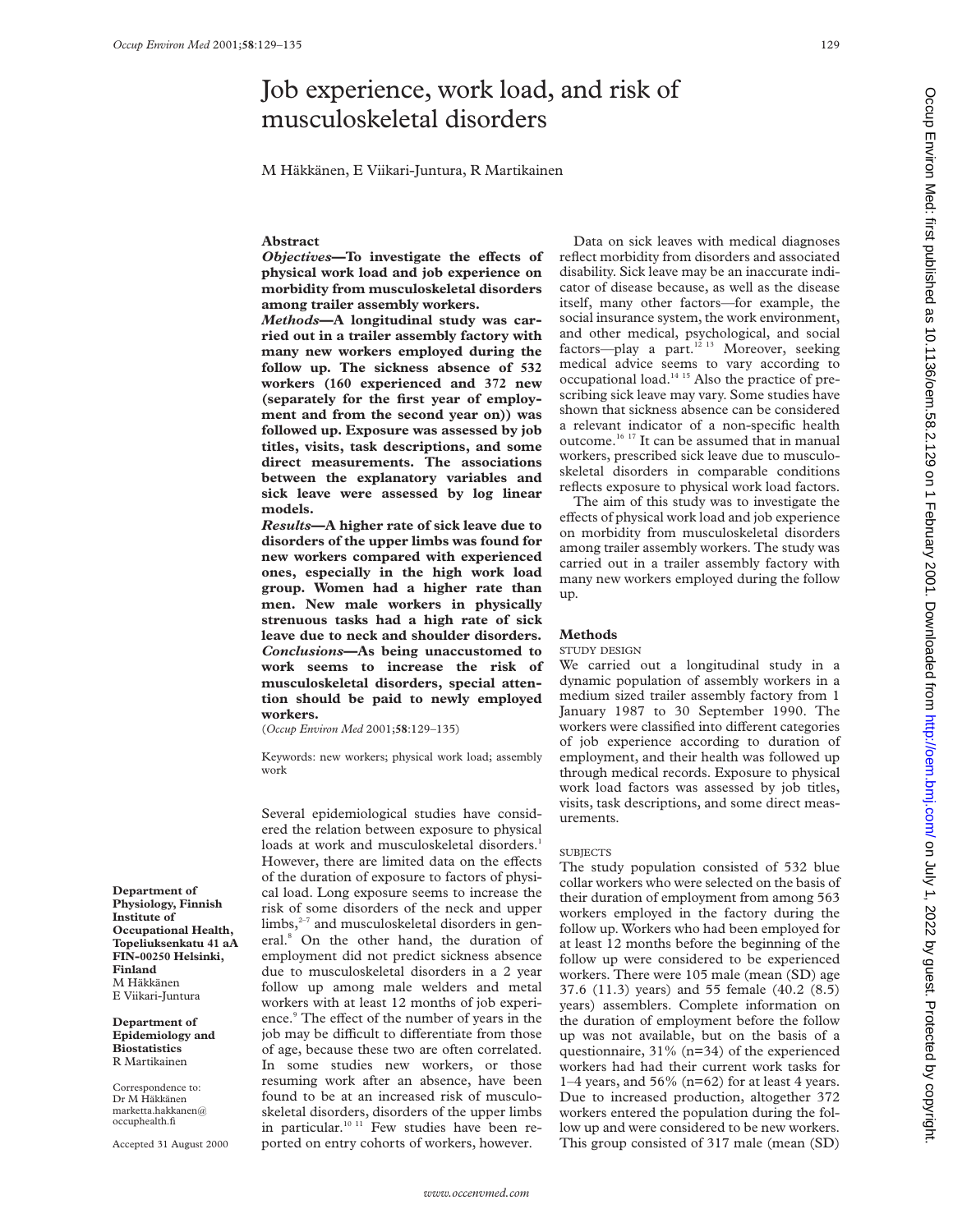age 25.6 (7.5) years) and 55 female (29.2 (7.9) years) assemblers. They were analysed separately for their first year of employment (new workers, 1st year) and second year onwards (new workers, 2nd+ year). Those who had started the work less than 12 months before the beginning of the follow up (n=31) were excluded from the study. Table 1 presents the accumulation of exposure time for the experienced and new workers during the follow up period.

# ASSESSMENT OF EXPOSURE

The trailer assembly factory consisted of seven departments in which parts of trailers, such as walls, roof, floor, and furniture were made. The parts for the furniture were made in the mechanisation department from wooden materials. Some tasks were repetitive hand and wrist movements, and involved static postures of the neck. The walls of the trailers were built in the element construction department where the workers often had to lift heavy loads and to reach far. The tasks in the departments of furniture assembly and fixing were loading for the upper limbs due to frequent driving of screws and drilling with pneumatic hand tools, often with high force demands. A pistol type driver was predominantly used, and ulnarly deviated wrist postures were common, especially when the workers had to reach far.<sup>18</sup> The workers in the mechanisation and element construction department were all men, whereas in the furniture assembly and fixing departments almost all of the workers were women. The tasks in the final assembly, inspection, and transportation department were physically less strenuous, including for example, forklift driving and finishing. Both men and women worked in these tasks. Most workers had individual work stations. Tasks to be completed in a work station were listed in a task card including also task descriptions. The task distribution within a department was designed in a way to keep the variation of the physical work load between the work stations small. Because of this the work load of all the workers, both experienced and new in the same department, was relatively similar. Furthermore, the production rate per worker was fairly stable throughout the follow up.

Based on visits to the departments, task descriptions, and some direct measurements,<sup>18</sup> the tasks of the departments were classified into two categories according to exposure to physical load factors (table 2). The presence of at least two physical load factors was required for the classification of a job as high exposure. The mechanisation, element construction, furniture assembly, and furniture fixing departments were classified as high load jobs.

Data on the work history of each worker were collected from the employer's records. The information included dates for the beginning and end of employment in different departments for all periods of employment during the follow up.

#### ASSESSMENT OF OUTCOME *Sick leave*

The trailer assembly factory had an occupational health service unit of its own with an occupational health physician and an occupational health nurse. The occupational health services consisted of preventive activities and primary medical care. In the case of sick leave, a blue collar worker had to present a medical certificate from the first day of absence, whereas this was not required of the white collar workers for a short sick leave (less than 4 days). This and the few white collar workers were the reasons for excluding them from the study. The diagnoses as well as the days of sick leave were registered in the medical files.

Before being permanently employed in the factory, the worker was employed on probation for 4 months. During this time the worker underwent a medical examination which included questions on previous diseases and symptoms. As a rule, workers reporting a history of work related disorders of the upper limbs were not placed in furniture assembly or in the fixing departments. If a worker contracted an upper limb disorder during his or her probationary period, he or she was placed in less hand intensive tasks or was not employed permanently.

The beginning and ending dates, as well as the diagnoses of sick leave were taken from the medical files. The disorders, all diagnosed by the same doctor, were classified into seven categories:

*Table 1 Accumulation of exposure time in trailer assembly by sex, work load, job duration, and age (y)*

|                       | Men                                                                     |                                                                                | Women                                                                   |                                                                          |  |
|-----------------------|-------------------------------------------------------------------------|--------------------------------------------------------------------------------|-------------------------------------------------------------------------|--------------------------------------------------------------------------|--|
| Fob duration          | Final inspection,<br>transportation (low work<br>load) Person-years (%) | Element construction and<br>mechanisation (high work<br>load) Person-years (%) | Final inspection,<br>transportation (low work<br>load) Person-years (%) | Furniture assembly and<br>fixing (high work load)<br>Person-years $(\%)$ |  |
| Experienced workers:  |                                                                         |                                                                                |                                                                         |                                                                          |  |
| $30$                  | 18(9)                                                                   | 16(13)                                                                         | 3(3)                                                                    | 8(13)                                                                    |  |
| $30 - 40$             | 49 (24)                                                                 | 33 (27)                                                                        | 22(21)                                                                  | 19(31)                                                                   |  |
| >40                   | 134 (67)                                                                | 75 (60)                                                                        | 78 (76)                                                                 | 35(56)                                                                   |  |
| All                   | 201 (100)                                                               | 124 (100)                                                                      | 103(100)                                                                | 62 (100)                                                                 |  |
| New workers, year 1:  |                                                                         |                                                                                |                                                                         |                                                                          |  |
| $30$                  | 47 (71)                                                                 | 54 (79)                                                                        | 5(45)                                                                   | 15(65)                                                                   |  |
| $30 - 40$             | 14(21)                                                                  | 11(16)                                                                         | 5(45)                                                                   | 6(26)                                                                    |  |
| >40                   | 5(8)                                                                    | 3(5)                                                                           | 1(10)                                                                   | 2(9)                                                                     |  |
| All                   | 66 (100)                                                                | 68 (100)                                                                       | 11(100)                                                                 | 23(100)                                                                  |  |
| New workers, year 2+: |                                                                         |                                                                                |                                                                         |                                                                          |  |
| $30$                  | 24 (57)                                                                 | 22 (76)                                                                        | 4(44)                                                                   | 12(50)                                                                   |  |
| $30 - 40$             | 10(24)                                                                  | 5(17)                                                                          | 4(44)                                                                   | 5(21)                                                                    |  |
| >40                   | 8(19)                                                                   | 2(7)                                                                           | 1(12)                                                                   | 7(29)                                                                    |  |
| All                   | 42 (100)                                                                | 29 (100)                                                                       | 9(100)                                                                  | 24 (100)                                                                 |  |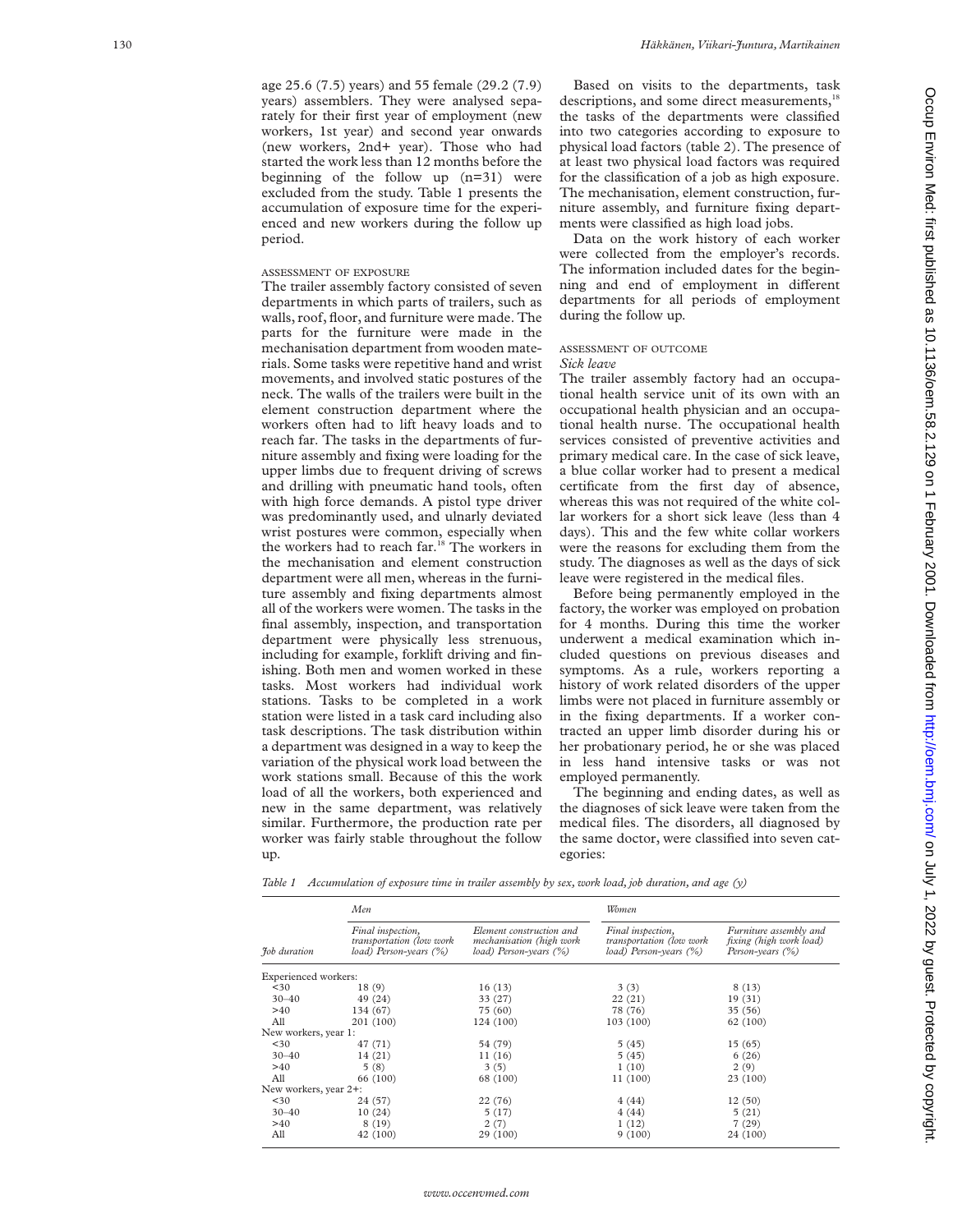|                     | Upper limb                                     |          |                   |                                            | Neck and shoulder           |  |                                                                        | $Low$ $back$          |                                                                                                                                        |                                   |                                             |                                                     |
|---------------------|------------------------------------------------|----------|-------------------|--------------------------------------------|-----------------------------|--|------------------------------------------------------------------------|-----------------------|----------------------------------------------------------------------------------------------------------------------------------------|-----------------------------------|---------------------------------------------|-----------------------------------------------------|
|                     | High repetition $>2 h$ exertion $>2 h$ bending | Forceful | Frequent<br>vrrst | Classification<br>of exposure<br>(highlow) | Neck forward<br>flexed >1 h |  | Classification of<br>Static > 2 h (highlow)<br>posture > 2 h (highlow) | Multiple .<br>lifting | $\begin{array}{ll} {\rm \bf{Trunk}} & {\rm \bf{I}} \\ {\rm \bf \it forward\,flexed} & {\rm \it n} \\ >1 \hskip.03cm h & > \end{array}$ | Vechile<br>transportation<br>>2 h | Classification of<br>exposure<br>(highllow) | Ilassification of<br>exposure (total)<br>(highllow) |
| Mechanisation       |                                                |          |                   |                                            |                             |  |                                                                        |                       |                                                                                                                                        |                                   |                                             |                                                     |
| lement construction |                                                |          |                   |                                            |                             |  |                                                                        |                       |                                                                                                                                        |                                   |                                             |                                                     |
| Furniture assembly  |                                                |          |                   |                                            |                             |  |                                                                        |                       |                                                                                                                                        |                                   |                                             |                                                     |
| Furniture fixing    |                                                |          |                   |                                            |                             |  |                                                                        |                       |                                                                                                                                        |                                   |                                             |                                                     |
| Final assembly      |                                                |          |                   |                                            |                             |  |                                                                        |                       |                                                                                                                                        |                                   |                                             |                                                     |
| Final inspection    |                                                |          |                   |                                            |                             |  |                                                                        |                       |                                                                                                                                        |                                   |                                             |                                                     |
| Transportation      |                                                |          |                   |                                            |                             |  |                                                                        |                       |                                                                                                                                        |                                   |                                             |                                                     |

- (3) Low back disorders
- (4) Other musculoskeletal disorders
- (5) Acute respiratory or gastrointestinal infections
- (6) Occupational accidents
- (7) Other diseases and accidents.

### STATISTICAL ANALYSIS

Exposure time was calculated as the time accumulated by a worker to a group defined by work load, job experience, sex, and age. When the worker changed work load category, or job experience category, or reached the upper limit of his or her age group, he or she started to contribute time to another appropriate group. The numbers of days of sick leave due to different disorders were calculated for each worker in each work load, job experience, and age group.

Our outcome variables were the numbers of days of sick leave due to disorders of the upper limbs, neck and shoulders, low back, and other musculoskeletal problems. The explanatory variables were work load, job experience, sex, and age, which were all categorical: work load (two categories), job experience (three categories), sex, and age (three categories). In preliminary analyses we scrutinised the proportions of days of sick leave from exposure time in the different groups according to sex, job experience, and work load. As the number of days of sick leave were counted data, log linear models were used to assess the associations between the explanatory variables and the outcomes. It was assumed that the days of sick leave were directly proportional to exposure time. We took into account the different exposure times by introducing into the log linear models an offset term,  $\log(t_i)$ , where  $t_i$  indicates the exposure time for a worker *i*. Due to correlated data the generalised estimating equations method (GEE)<sup>19</sup> was used to fit the models. This method ensures consistent parameter estimates and their variances. Because the work load classified as high or low was different for the men and the women, the interaction between work load and sex was our first interest—that is, whether the risk of high load versus low load differed between men and women. To begin with, all explanatory variables and their first order interactions were included in the model. Then the model was fitted again without the least significant term. This backward elimination method was continued until all the remaining terms in the model were significant at 5% level. Statistical analyses were done by the GENMOD procedure in SAS/STAT software.<sup>20</sup>

# **Results**

MORBIDITY FROM MUSCULOSKELETAL DISORDERS The proportion of days of sick leave during the follow up time is presented in table 3 for all the workers in the factory. Of all working days 6% were lost due to diseases and accidents.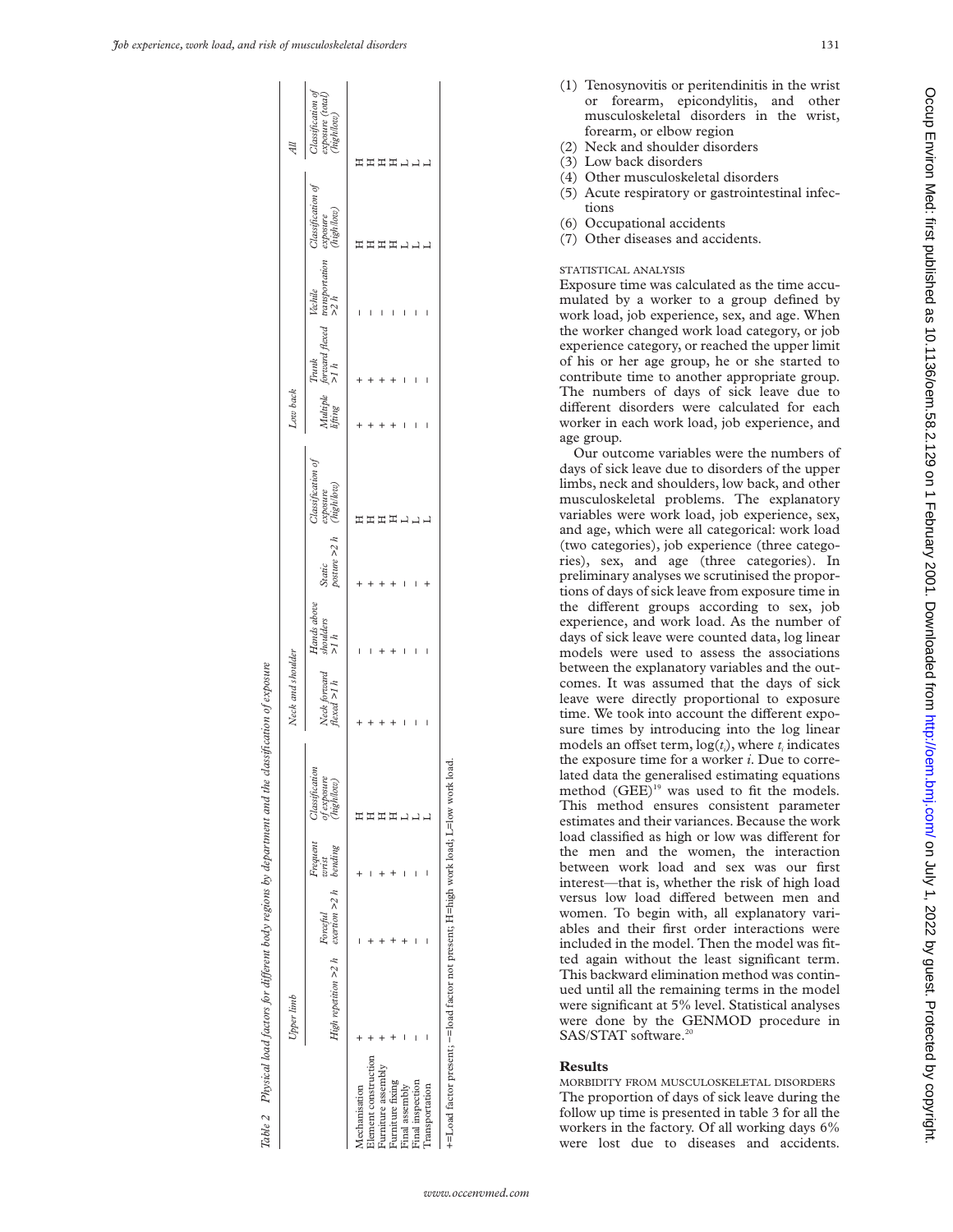*Table 3 Proportion of days of sick leave (% of potential work days) in trailer assembly during the follow up of 3 years and 9 months*

| fob experience/disorder                    | Men<br>(530 person years) | Women<br>(232 person years) |
|--------------------------------------------|---------------------------|-----------------------------|
|                                            |                           |                             |
| Experienced workers (490 person-years):    |                           |                             |
| Musculoskeletal disorders                  | 2.2                       | 3.3                         |
| Infections                                 | 0.6                       | 0.9                         |
| Occupational accidents                     | 0.6                       | 0.8                         |
| Other disorders and accidents              | 2.0                       | 1.2                         |
| All disorders and accidents                | 5.4                       | 6.2                         |
| New workers, year 1 (168 person-years):    |                           |                             |
| Musculoskeletal disorders                  | 2.3                       | 4.7                         |
| Infections                                 | 1.1                       | 1.3                         |
| Occupational accidents                     | 1.3                       | 0.8                         |
| Other disorders and accidents              | 2.5                       | 3.2                         |
| All disorders and accidents                | 7.2                       | 10.0                        |
| New workers, year $2+$ (104 person-years): |                           |                             |
| Musculoskeletal disorders                  | 2.2                       | 4.8                         |
| Infections                                 | 1.3                       | 1.7                         |
| Occupational accidents                     | 1.5                       | 2.2                         |
| Other disorders and accidents              | 2.6                       | 2.1                         |
| All disorders and accidents                | 7.6                       | 10.8                        |

Musculoskeletal disorders were the largest group of disorders and accounted for 42% of lost days. The proportion of days lost due to musculoskeletal disorders was conspicuously high among women, making up about half of all lost days. Other major causes of sick leave were occupational accidents and infections. Also their proportions were higher among the new workers than among the experienced workers.

During the follow up, 14% (n=73) of the study population had at least one spell of sick leave due to disorders of the upper limbs, 17% (n=91) neck and shoulders, 22% (n=119) low back, and 8% (n=43) other musculoskeletal disorders.

According to preliminary analyses the proportion of days of sick leave due to disorders of the upper limbs and neck varied according to sex, age, work load, and job experience (table 4). The women and the workers with high work load had more absenteeism than the men and the workers with low work load. For all disorders absenteeism was highest among workers aged 30–40 years. The proportion of days of sick leave due to disorders of the upper limbs was 1.6-fold for the new workers during the first year and 2.8-fold for the new workers for the 2nd year onwards compared with the experienced workers.

*Upper limb disorders* According to the log linear modelling, the rate of sick leave due to disorders of the upper limbs varied in the high and low work load groups according to job experience and sex (table 5). Among both men and women the effect of work load on the rate of sick leave differed according to job experience, being highest in the first year of employment, and lowest for the experienced workers (table 6). During the first year of employment, the rate for men in the high work load group was almost threefold and for women over 10-fold compared with those in low load groups. Furthermore, the effect of work load was higher among women than among men in each job experience category  $(table 6)$ . Age had also an effect on the rate of sick leave due to disorders of the upper limbs. In the age group of 30–40 years, the rate was threefold compared with that of those under 30 years, whereas among those over 40 years the rate did not differ significantly from that of the young workers (table 5).

PREDICTORS OF SICK LEAVE DUE TO MUSCULOSKELETAL DISORDERS

The effect of job experience on the rate of disorders of the upper limbs depended on work load. In the high work load group all new workers had a higher rate compared with experienced workers. The rate during the first year of employment was threefold, and from the second year onwards almost fourfold compared with experienced workers. In the low load group the rate of sick leave of the new first year workers was smaller than that of the experienced workers, but from the second year onwards no difference was found between experienced and new workers (table 7). The effect of sex varied by work load as well. The rate of sick leave of women due to disorders of the upper limbs in the high load group was almost fivefold that of the men, whereas in the low load group the rates of men and women did not differ from each other (table 5).

## *Disorders of the neck and shoulders*

The difference between the rates of sick leave due to neck and shoulder disorders for low and high work load depended on job experience. New workers during their first year in the high

*Table 4 Proportion of days of sick leave (% of potential work days) in trailer assembly by sex, age, occupation, and job experience during the follow up time of 3 years and 9 months*

|                      |                                 | Musculoskeletal |                      |          |                          |                     |  |
|----------------------|---------------------------------|-----------------|----------------------|----------|--------------------------|---------------------|--|
| Explanatory variable | Exposure time<br>(person-years) | Upper limb      | Neck and<br>shoulder | Low back | Other<br>musculoskeletal | All musculoskeletal |  |
| Sex:                 |                                 |                 |                      |          |                          |                     |  |
| Male                 | 530                             | 0.4             | 0.5                  | 1.0      | 0.2                      | 2.1                 |  |
| Female               | 232                             | 1.3             | 1.1                  | 0.9      | 0.3                      | 3.6                 |  |
| Age $(y)$ :          |                                 |                 |                      |          |                          |                     |  |
| $30$                 | 228                             | 0.6             | 0.7                  | 0.9      | 0.1                      | 2.3                 |  |
| $30 - 40$            | 183                             | 1.3             | 1.0                  | 1.2      | 0.3                      | 3.8                 |  |
| >40                  | 351                             | 0.5             | 0.5                  | 0.9      | 0.2                      | 2.1                 |  |
| Work load:           |                                 |                 |                      |          |                          |                     |  |
| Low load             | 432                             | 0.5             | 0.5                  | 1.1      | 0.2                      | 2.3                 |  |
| High load            | 330                             | 1.0             | 0.9                  | 0.8      | 0.2                      | 2.9                 |  |
| Job duration:        |                                 |                 |                      |          |                          |                     |  |
| Experienced worker   | 490                             | 0.5             | 0.6                  | 1.1      | 0.3                      | 2.5                 |  |
| New worker, year 1   | 168                             | 0.8             | 0.6                  | 0.9      | 0.1                      | 2.4                 |  |
| New worker, year 2+  | 104                             | 1.4             | 1.0                  | 0.6      | 0.1                      | 3.1                 |  |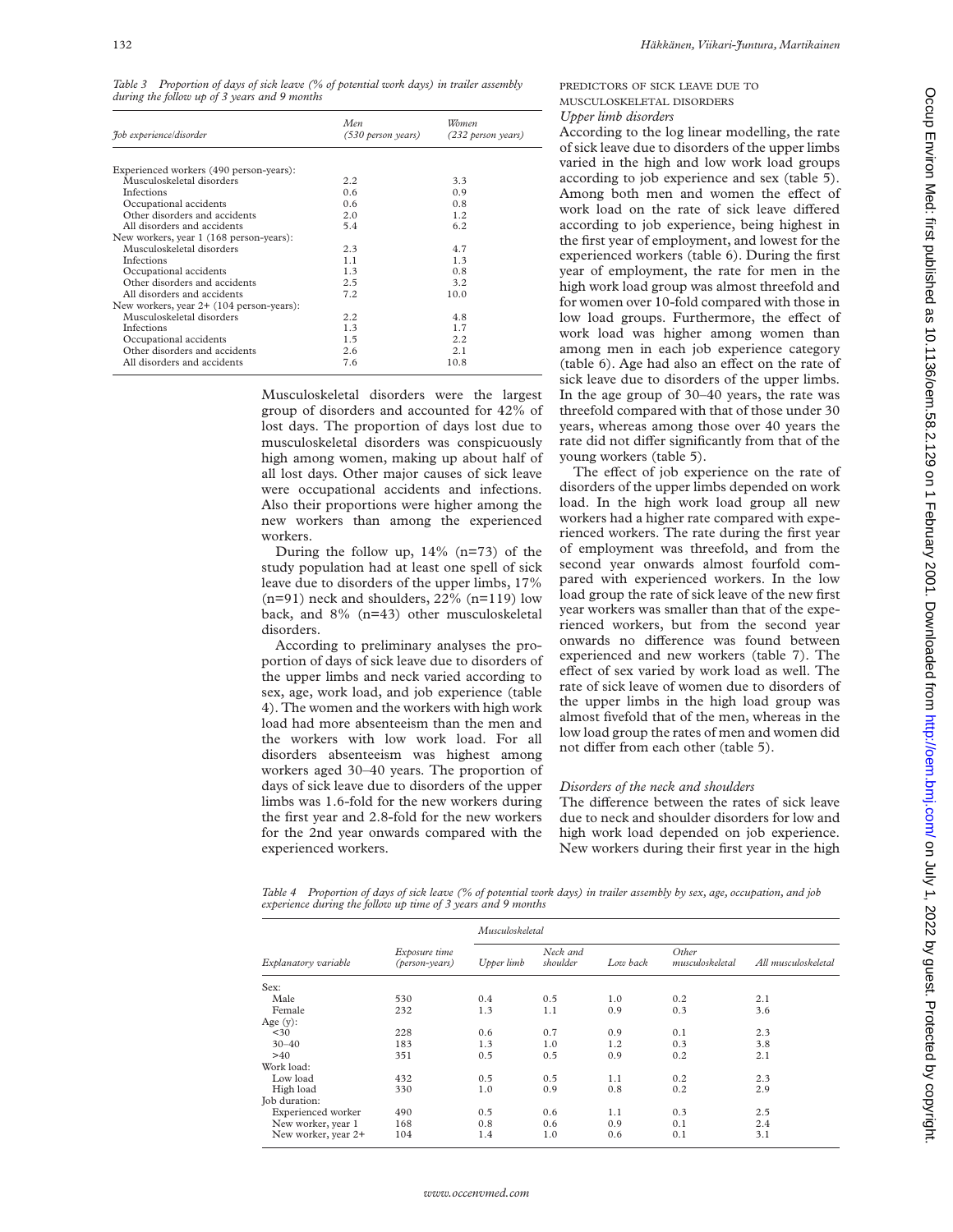*Table 5 Factors associated with sick leave due to arm, and neck and shoulder disorders*

| Predictor                      | Arm disorders<br>Neck and shoulder disorders<br>RR<br>$_{RR}$<br>95% CI<br>p Value<br>95% CI<br>1.0<br>1.0<br>1.3<br>0.58<br>12.8<br>$0.5 \text{ to } 3.6$<br>3.7 to 44.5<br>1.0<br>1.0<br>2.9<br>$1.2 \text{ to } 7.1$<br>0.02<br>3.2<br>1.2 to 8.6<br>$0.5 \text{ to } 2.9$<br>1.2<br>0.67<br>1.9<br>$0.6 \text{ to } 6.3$<br>1.0<br>1.0<br>0.5<br>$0.5$ to $1.7$<br>$0.2 \text{ to } 1.4$<br>0.19<br>0.9<br>1.0<br>1.0<br>0.31<br>0.6<br>$0.2 \text{ to } 1.7$<br>1.1<br>$0.4 \text{ to } 2.8$<br>0.4 to 3.3<br>0.83<br>0.6<br>0.2 to 2.5<br>1.1<br>1.0<br>0.2<br>$0.1 \text{ to } 0.8$<br>0.1<br>$0.0$ to $0.6$<br>1.0<br>$0.1$ to $1.4$<br>0.3<br>0.1<br>$0.0 \text{ to } 0.4$<br>1.0<br>3.6<br>1.0 to 12.7<br>0.04<br>1.0<br>1.0<br>2.3<br>$0.7$ to $7.8$<br>5.4<br>1.4 to 20.3<br>0.01<br>3.5<br>0.8 to 15.5<br>2.6 to 47.7<br>0.10<br>11.1 | p Value |  |      |
|--------------------------------|----------------------------------------------------------------------------------------------------------------------------------------------------------------------------------------------------------------------------------------------------------------------------------------------------------------------------------------------------------------------------------------------------------------------------------------------------------------------------------------------------------------------------------------------------------------------------------------------------------------------------------------------------------------------------------------------------------------------------------------------------------------------------------------------------------------------------------------------------|---------|--|------|
| Sex:                           |                                                                                                                                                                                                                                                                                                                                                                                                                                                                                                                                                                                                                                                                                                                                                                                                                                                    |         |  |      |
| Male                           |                                                                                                                                                                                                                                                                                                                                                                                                                                                                                                                                                                                                                                                                                                                                                                                                                                                    |         |  |      |
| Female                         |                                                                                                                                                                                                                                                                                                                                                                                                                                                                                                                                                                                                                                                                                                                                                                                                                                                    |         |  | 0.00 |
| Age $(y)$ :                    |                                                                                                                                                                                                                                                                                                                                                                                                                                                                                                                                                                                                                                                                                                                                                                                                                                                    |         |  |      |
| < 30                           |                                                                                                                                                                                                                                                                                                                                                                                                                                                                                                                                                                                                                                                                                                                                                                                                                                                    |         |  |      |
| $30 - 40$                      |                                                                                                                                                                                                                                                                                                                                                                                                                                                                                                                                                                                                                                                                                                                                                                                                                                                    |         |  | 0.02 |
| >40                            |                                                                                                                                                                                                                                                                                                                                                                                                                                                                                                                                                                                                                                                                                                                                                                                                                                                    |         |  | 0.28 |
| Work load:                     |                                                                                                                                                                                                                                                                                                                                                                                                                                                                                                                                                                                                                                                                                                                                                                                                                                                    |         |  |      |
| Low load                       |                                                                                                                                                                                                                                                                                                                                                                                                                                                                                                                                                                                                                                                                                                                                                                                                                                                    |         |  |      |
| High load                      |                                                                                                                                                                                                                                                                                                                                                                                                                                                                                                                                                                                                                                                                                                                                                                                                                                                    |         |  | 0.85 |
| Job experience:                |                                                                                                                                                                                                                                                                                                                                                                                                                                                                                                                                                                                                                                                                                                                                                                                                                                                    |         |  |      |
| Experienced worker             |                                                                                                                                                                                                                                                                                                                                                                                                                                                                                                                                                                                                                                                                                                                                                                                                                                                    |         |  |      |
| New worker, year 1             |                                                                                                                                                                                                                                                                                                                                                                                                                                                                                                                                                                                                                                                                                                                                                                                                                                                    |         |  | 0.90 |
| New worker, year 2+            |                                                                                                                                                                                                                                                                                                                                                                                                                                                                                                                                                                                                                                                                                                                                                                                                                                                    |         |  | 0.52 |
| Sex, age:                      |                                                                                                                                                                                                                                                                                                                                                                                                                                                                                                                                                                                                                                                                                                                                                                                                                                                    |         |  |      |
| Female, <30                    |                                                                                                                                                                                                                                                                                                                                                                                                                                                                                                                                                                                                                                                                                                                                                                                                                                                    |         |  |      |
| Female, 30-40                  |                                                                                                                                                                                                                                                                                                                                                                                                                                                                                                                                                                                                                                                                                                                                                                                                                                                    |         |  | 0.02 |
| Female, >40                    |                                                                                                                                                                                                                                                                                                                                                                                                                                                                                                                                                                                                                                                                                                                                                                                                                                                    |         |  | 0.01 |
| Sex, job experience:           |                                                                                                                                                                                                                                                                                                                                                                                                                                                                                                                                                                                                                                                                                                                                                                                                                                                    |         |  |      |
| Female, experienced worker     |                                                                                                                                                                                                                                                                                                                                                                                                                                                                                                                                                                                                                                                                                                                                                                                                                                                    |         |  |      |
| Female, new worker, year 1     |                                                                                                                                                                                                                                                                                                                                                                                                                                                                                                                                                                                                                                                                                                                                                                                                                                                    |         |  | 0.12 |
| Female, new worker, year 2+    |                                                                                                                                                                                                                                                                                                                                                                                                                                                                                                                                                                                                                                                                                                                                                                                                                                                    |         |  | 0.00 |
| Sex, work load:                |                                                                                                                                                                                                                                                                                                                                                                                                                                                                                                                                                                                                                                                                                                                                                                                                                                                    |         |  |      |
| Female, low load               |                                                                                                                                                                                                                                                                                                                                                                                                                                                                                                                                                                                                                                                                                                                                                                                                                                                    |         |  |      |
| Female, high load              |                                                                                                                                                                                                                                                                                                                                                                                                                                                                                                                                                                                                                                                                                                                                                                                                                                                    |         |  |      |
| Work load, job exerience:      |                                                                                                                                                                                                                                                                                                                                                                                                                                                                                                                                                                                                                                                                                                                                                                                                                                                    |         |  |      |
| High load, experienced worker  |                                                                                                                                                                                                                                                                                                                                                                                                                                                                                                                                                                                                                                                                                                                                                                                                                                                    |         |  |      |
| High load, new worker, year 1  |                                                                                                                                                                                                                                                                                                                                                                                                                                                                                                                                                                                                                                                                                                                                                                                                                                                    |         |  | 0.17 |
| High load, new worker, year 2+ |                                                                                                                                                                                                                                                                                                                                                                                                                                                                                                                                                                                                                                                                                                                                                                                                                                                    |         |  | 0.00 |

RR=rate ratios.

p Values calculated by log linear modelling.

work load group had a twofold rate compared with those with low work load. Furthermore, from the second year onwards the rate increased considerably (table 5). Among the experienced workers the rates did not differ between the low and high work load groups.

The effect of age on the rate of sick leave due to neck and shoulder disorders was different for men and women. Men aged over 30 years had a higher rate (RR 3.2, 95% confidence interval (95% CI) 1.2 to 8.6) of sick leave than younger men, whereas among the women aging seemed to decrease the rate.

The effect of job experience according to sex and work load (table 8). In high load tasks new male workers were 2.5-fold more likely to have sick leave during their first year of employment, and from their second year on were sevenfold more likely to have sick leave due to neck and shoulder disorders than experienced workers. In men who did low work load tasks the rate of sick leave among first year workers was about the same as the rate of the experienced workers, but from the second year on, the rate was lower than that of the experienced workers.

The effect of *sex* on the rate of sick leave due to neck and shoulder disorders was dependent on age and job experience (table 9). Young women (<30 years) had an increased rate compared with men in all job experience categories. Experienced female workers had a higher rate

*Table 6* Effect of work load on the rate of sick leave due to upper limb disorders in different *job experience and sex groups*

|           | Fob experience |                     |                     |       |     |                      |
|-----------|----------------|---------------------|---------------------|-------|-----|----------------------|
| Work load |                | Experienced workers | New workers, year 1 |       |     | New workers, year 2+ |
|           | Men            | Women               | Men.                | Women | Men | Women                |
| Low       | 1.0            | 1.0                 | 1.0                 | 1.0   | 1.0 | 1.0                  |
| High      | 0.5            | 1.9                 | 2.8                 | 10.2  | 1.8 | 6.6                  |

Table 7 Effect of job experience on the rate of sick leave *due to upper limb disorders in different work load groups* 

|                            | Work load |      |
|----------------------------|-----------|------|
| <i>fob experience</i>      | Low       | High |
| <b>Experienced</b> workers | 1.0       | 1.0  |
| New workers, year 1        | 0.6       | 3.0  |
| New workers, year 2+       | 11        | 39   |

*Table 8 Effect of job experience on the rate of sick leave due to neck and shoulder disorders in different work load and sex groups*

|                            | Work load         |       |             |       |
|----------------------------|-------------------|-------|-------------|-------|
| <i>fob experience</i>      | Low<br><b>Men</b> | Women | High<br>Men | Women |
| <b>Experienced</b> workers | 1.0               | 1.0   | 1.0         | 1.0   |
| New workers, year 1        | 1.1               | 0.3   | 2.5         | 0.8   |
| New workers, year 2+       | 0.6               | 0.1   | 72          | 0.8   |

than men in all age groups, but the rate seemed to decrease with age.

## *Low back disorders*

No significant associations were found between the predictors and low back disorders.

#### CHANGING WORK LOAD CATEGORY AND ENDING EMPLOYMENT

Changing work load category was rare: only 9% of experienced workers and 6% of new workers changed to another work load category during the follow up. Changing from high to low was as common as changing to the opposite direction. Seven workers (4%) among the experienced workers and 11 (3%) among the new workers changed from high to low work load category. Before the change the experienced workers had had 3.7% days off due to musculoskeletal disorders, whereas those remaining in high load group (n=56)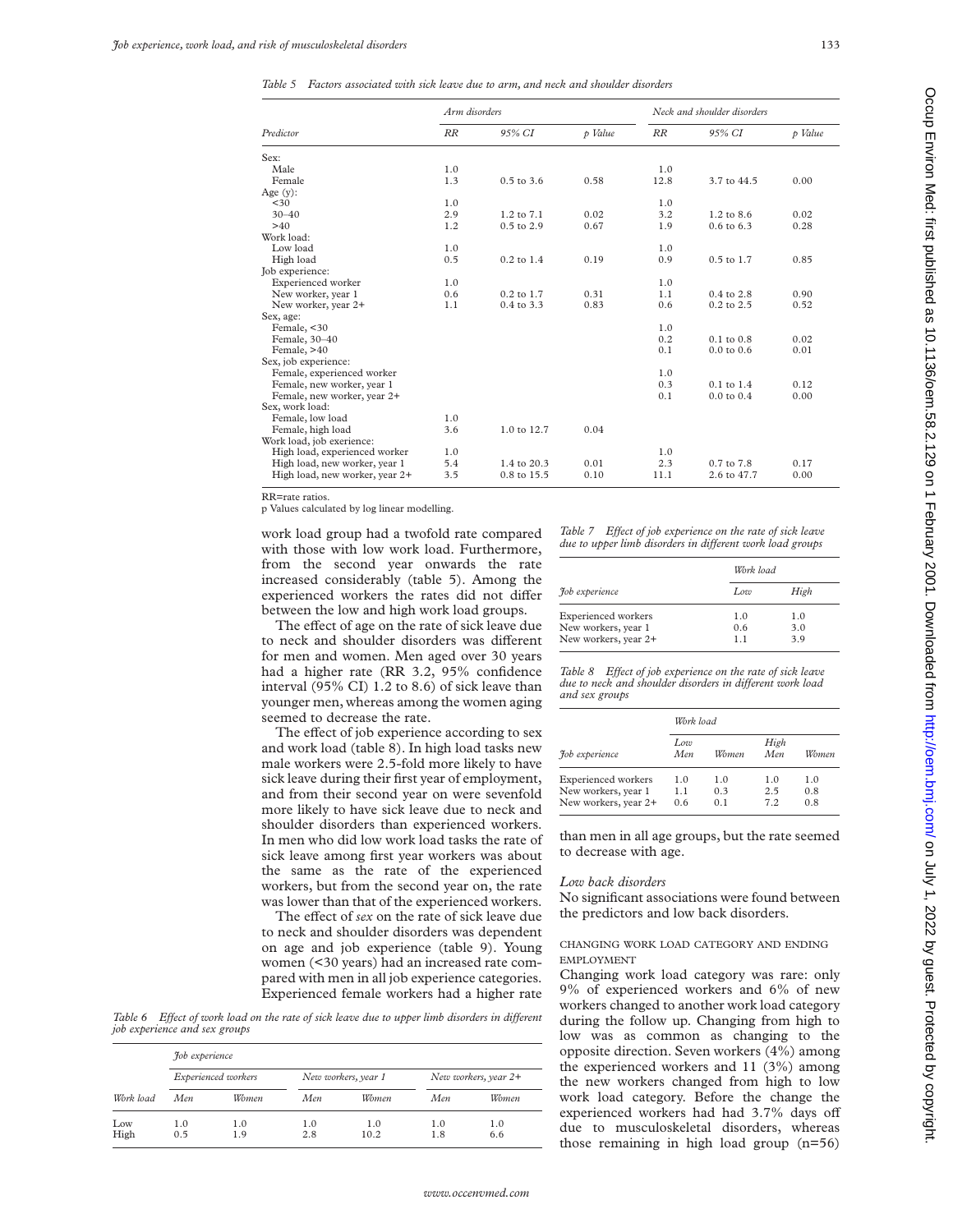Table 9 Effect of sex on the rate of sick leave due to neck and shoulder disorders in *diVerent job experience and age groups*

|                |             | Experienced workers |           |            | New workers, year 1 |            |           | New workers, year 2+ |            |  |
|----------------|-------------|---------------------|-----------|------------|---------------------|------------|-----------|----------------------|------------|--|
| Sex            | <30         | $30 - 40$           | >40       | <30        | $30 - 40$           | >40        | <30       | $30 - 40$            | >40        |  |
| Male<br>Female | 1.0<br>12.8 | 1.0<br>2.9          | 1.0<br>19 | 1.0<br>4.0 | 1.0<br>0.9          | 1.0<br>0.6 | 1.0<br>14 | 1.0<br>03            | 1.0<br>0.2 |  |

were absent 2.2% of working days. Among the new workers the corresponding percentages were 2.6 for those changing and 3.9 for those continuing (n=177) in the high load group.

Ending employment was not associated with the rate of sick leave due to musculoskeletal disorders among new or experienced workers.

# **Discussion**

The results of our study show that the rate of sick leave due to disorders of the upper limbs was higher among new than among experienced workers, especially in the high work load group. Adjustment for other potential confounders did not attenuate this difference. Moreover, in physically strenuous tasks the women had a higher risk than the men. These associations were independent of age. The rate of neck and shoulder disorders was high among new male workers in the high work load group.

The first result corroborates the findings of Thompson *et al*<sup>10</sup> as well as those of Park *et al*.<sup>21</sup> Thompson and his coworkers found 544 incident cases of tenosynovitis and peritendinitis in a car manufacturing factory, in which many new workers were employed after the second world war. Being unaccustomed to work, resuming work after absence, and repetitive tasks, were considered to be important factors in the aetiology of the disorders. Park *et al* found high rates of upper limb disorders in some high exposure categories in an automotive assembly factory during the first 6 months of new job assignments. A work assignment was considered to be new if it included at least a 1 week period after a change in any of the following: department, job classification, shift, or resuming work after a period of at least 2 weeks.

Our preliminary analysis also showed an increased risk of occupational accidents and infections for the new workers. The proportions in table 3 suggest a twofold to 2.5-fold risk of occupational accidents and 1.5-fold to twofold risk of infections. Separate models with accidents and infections as outcome showed that job experience remained a significant explanatory variable in both models, but the relative risk decreased (data not shown). On the contrary, the risk of disorders of the upper limbs for the new workers increased to the level of 3–4 in the final log-linear model. Work load was not associated with infections, and increased the risk of occupational accidents only slightly. The modelling with these different disease or accident groups as outcome showed different predictors and different strengths of association, disorders of the upper limbs showing the strongest association with physical work load and job experience.

Force, repetition, and postural factors have been considered to be the most important categories of risk factor in manually strenuous tasks.<sup>1</sup> Several studies on different types of jobs have shown that the performance of workers with less experience differs from that of workers who have worked for longer. In a study of wrist disorders, Malchaire *et al*<sup>22</sup> found that people who have worked longer exerted less force in manual tasks. This was suggested to arise from differences in skills between people with different durations of employment. Gray and Marras<sup>23</sup> studied the performance of novice and expert track workers who were driving in railway spikes, a task demanding force and accuracy. They concluded that experienced workers used a ballistic technique in striking, by flexing their elbows and using wrist motion more efficiently than novices.

There may be several reasons for the slightly higher rate of sick leave from the second year onwards than during the first year. Firstly, the disorders may require a certain induction time of exposure and a latency time to manifest as clinical disease. Periods of sick leave at the start of employment were rare. On the other hand, the smaller rate of sick leave during the first year, especially at the beginning of it, could have also been caused by unwillingness to seek medical care during the 4 month probation due to the fear of not being employed permanently. This did not, however, seem to be the case, as no increase in rates of sick leave after the probation was found. Health based selection—that is, subjects with disorders having left employment—could be a third explanation. Leaving employment during the first year was independent of the rate of sick leave. It was also independent of the work load category. We saw in separate analyses among the new workers that the duration of sick leave tended to increase during the second year, suggesting more severe disorders with increasing exposure time (Häkkänen *et al*, unpublished data).

Changing work load category was rare, and no consistent associations were found with the disorders. Among the experienced workers the proportion of sick leave among those changing from high to low work load was higher than that of those remaining in the high load category, whereas among the new workers the situation was the opposite.

Women had a higher rate of sick leave due to disorders of the upper limbs than men, especially in the high work load group. Among both experienced workers and young new workers, women also had a higher rate of sick leave due to neck disorders than did the men. This finding is in line with the results of Leijon  $et \t a l<sup>24</sup>$  who reported sex differences in sick leave due to musculoskeletal disorders in Sweden. The effect of sex is, however, difficult to pinpoint in field studies, because women and men are usually engaged in different tasks, and therefore sex differences may entail differences in exposure. The interaction between sex and work load in our study was obviously due to different tasks in different work load groups.

The proportion of days of sick leave among experienced workers was around 5%–6%,